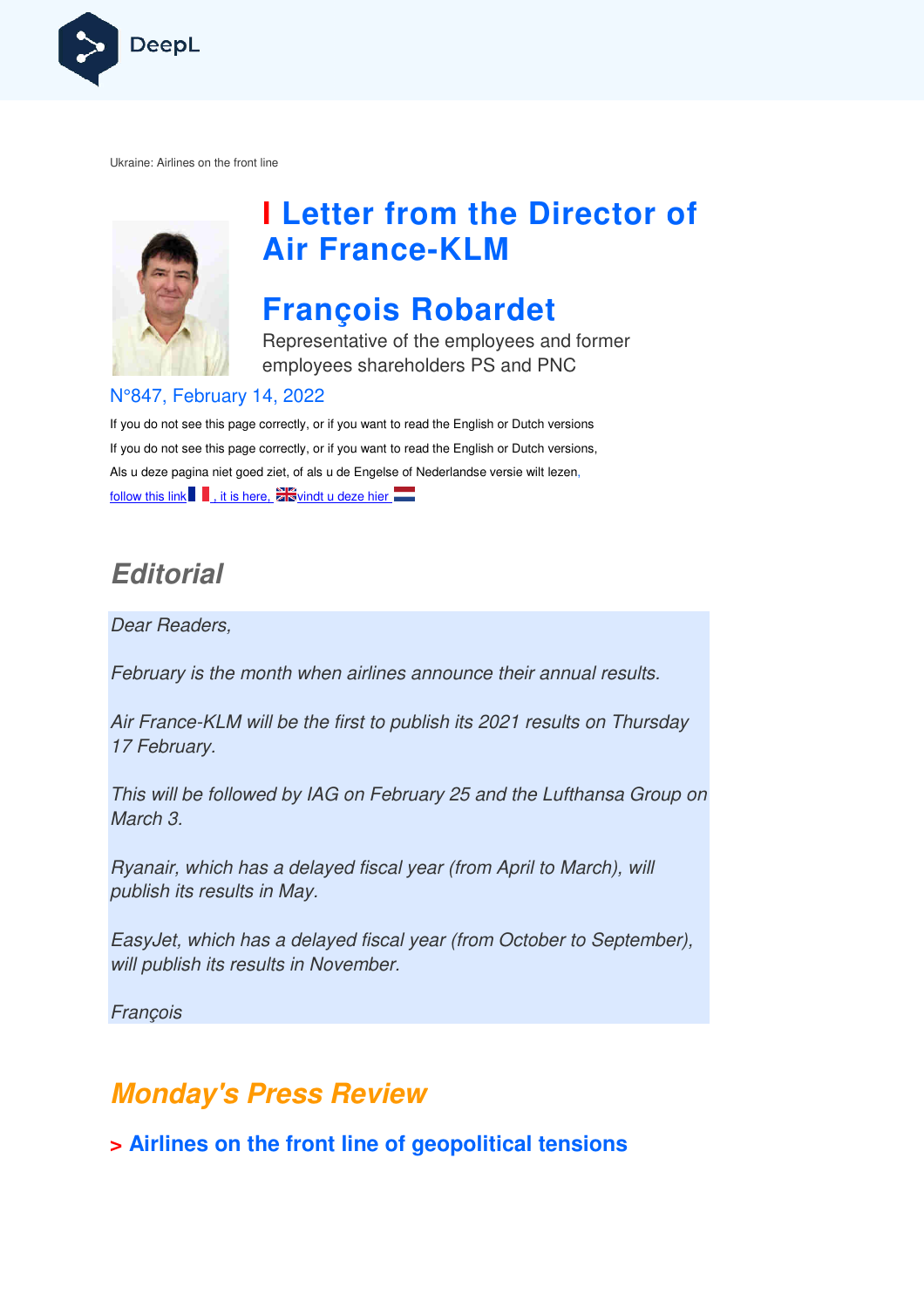(source Investir) February 14 - Convalescent after the travel restrictions imposed by the health crisis, **airlines were hit hard this Monday on the stock market by the exacerbation of tensions around Ukraine**, with the recent build-up of Russian troops on its borders. Kiev has recommended that airlines bypass the Black Sea due to the intensification of Russian maneuvers on its borders. **Geopolitical tensions have also contributed to push oil prices a little higher during the morning, which** translates into higher energy bills for companies.

#### $\left(\ldots\right)$

Freight transport is affected as much as passenger transport. **The airlines also remember the crash of Malaysian Airlines flight MH17, shot down by a Russian-made missile over Ukraine in July 2014**, killing all 283 passengers and 15 crew members.

#### $\left(\ldots\right)$

**KLM, the** Dutch division of Air France-KLM, **announced the suspension of its flights to Kiev.** This decision comes as the Dutch government has recommended its nationals to avoid traveling to the country. KLM and other airlines such as **Lufthansa** started last month to review their flight schedules to avoid their crews having to stay in the Ukrainian capital. The German company **announced on Saturday that it was monitoring the situation and considering the possibility of suspending its traffic to Ukraine.** 

#### $\left( \ldots \right)$

**On the stock market, the European Stoxx 600 travel and leisure index was the biggest sectoral fall of the day**, ahead of banks and technology. Among the airlines, **Air France-KLM dropped 8.4% at the lowest point of the morning, IAG, parent company of British Airways and Iberia, 8.7%, and Lufthansa 7.3%.** Wizz Air and Ryanair also lost ground, as did Aeroflot in Moscow. American airlines were not spared, with Delta Airlines and American Airlines losing around 2% in pre-market trading in New York.

**My comment:** In this kind of situation, airline managers work in close collaboration with the supervisory authorities.

If the Netherlands has already decided to suspend flights to Ukraine, France is leaving itself a few hours before taking a position.

### **> Spirit Airlines and Frontier Airlines merge to create the second largest U.S. low-cost airline behind Southwest**

(source La Tribune) February - Crises often bring about consolidation, especially in the American sky. Following the example of the merger of Continental Airlines and United Airlines in 2010 or American Airlines and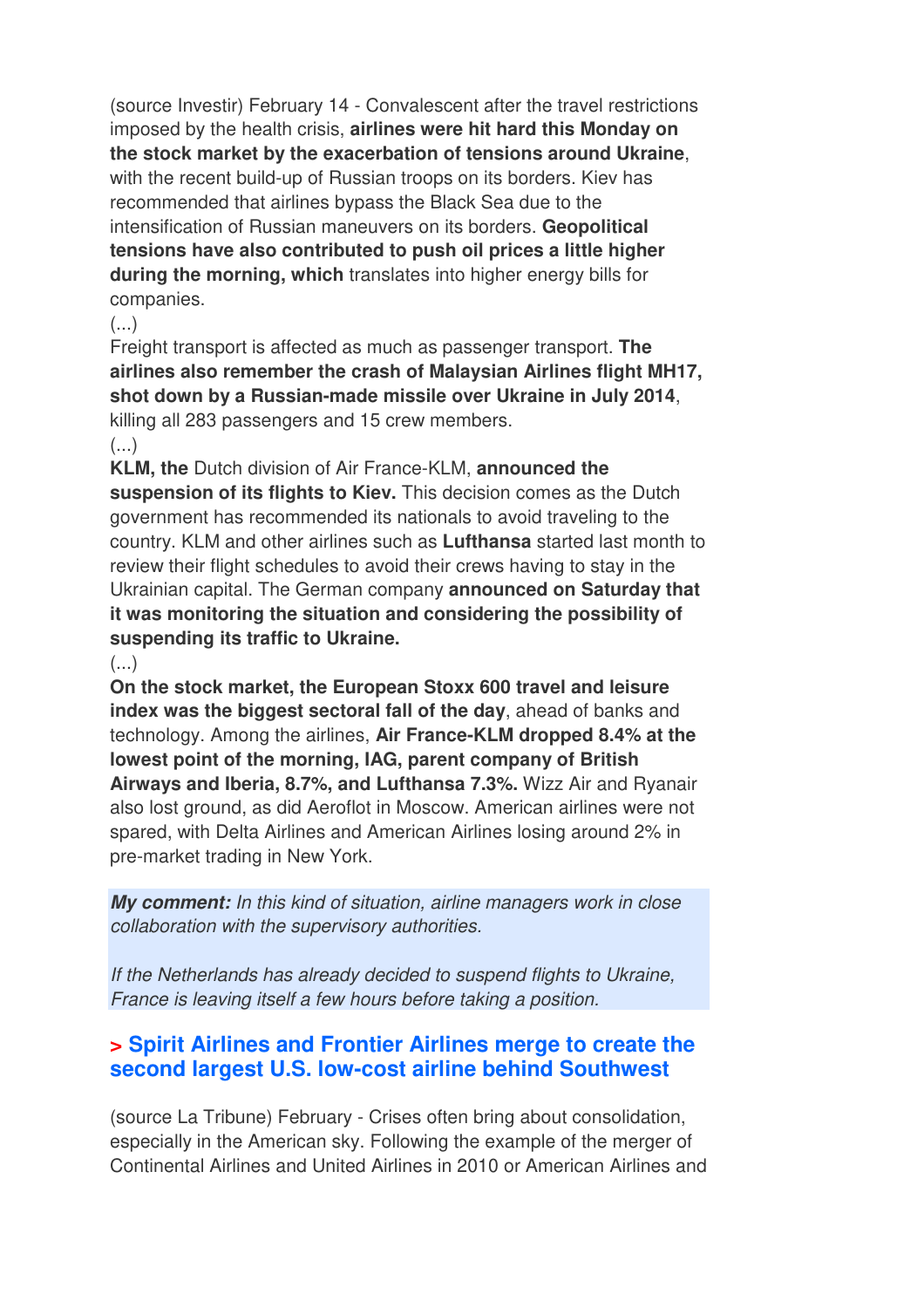US Airways in 2013, **Spirit Airlines and Frontier Airlines have announced their merger. The two low-cost airlines will create a low-cost champion in the United States**, which will be positioned directly at the fifth place of the American operators at the level of JetBlue Airways and Alaska Airlines, or even slightly ahead. However, it will still **lag far behind major groups such as Delta Airlines, United Airlines and American Airlines, as well as low-cost giant Southwest Airlines.** 

 Based on 2021 results, the future "combined company" represents a potential turnover of 5.3 billion dollars and a cash balance of about 2.4 billion (excluding transaction costs). **Synergy potential is estimated at USD 500 million per year, mainly through economies of scale and group purchasing**. This will be achieved once the merger is fully implemented, which will require one-time costs of up to \$400 million. Once combined, **the two airlines will offer a combined fleet of 283 aircraft, all Airbus A320 and A320 NEO** (re-engined medium-haul) **family aircraft.** With giant orders placed by Frontier Airlines - as part of the Indigo Partners consortium - and Spirit Airlines, the future group has a fleet plan to reach 493 aircraft by 2026.

(...)

Ultra-low-cost also relies on building a large point-to-point network to maximize the number of flights. And on this point, Frontier and Spirit have relatively complementary networks: the former will bring its network in the West and Midwest, while the latter will bring its Caribbean and Latin American destinations.

#### (...) The

total transaction value is \$6.6 billion including the assumption of net debt and operating lease liabilities.

#### (...)

**The board of directors** (...) **will be chaired by William Franke, the current chairman of Frontier but also managing director of Indigo Partners**, the airline's parent company.

 Indigo Partners already has a common history with Spirit, a pioneer of the ultra-low-cost model. The investment fund held a stake in the company between 2006 and 2013, before selling it to become involved in Frontier (which it owns nearly 83%). William Franke was already at the helm at the time, and served as Spirit's president for those seven years.

Made famous by its huge bulk orders for several airlines, **Indigo Partners is also involved in Jetsmart (Chile), Volaris (Mexico) and Wizz Air (Hungary).** cost synergies, forget revenue synergies,

**My comment:** Indigo Partner is a US-based private equity firm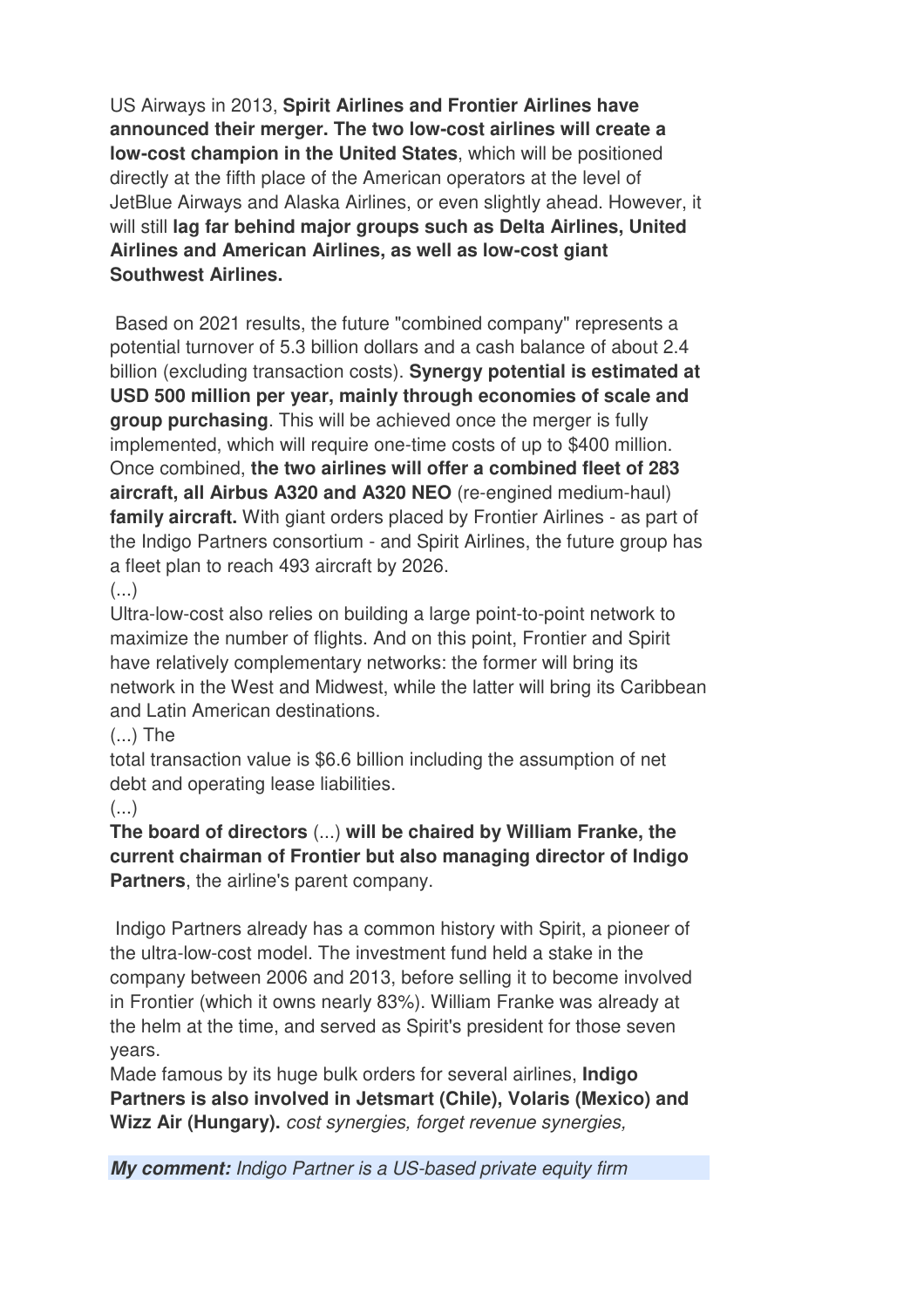specializing in the creation and development of ultra-low-cost airlines.

Indigo Partner has the financial resources to actively participate in the consolidation of airlines on all continents. Based in Eastern Europe with Wizz Air, it could be tempted by the acquisition of a low-cost airline based further west.

### **> Green light from Rome for the privatization of the new Alitalia**

(source AFP) February 11 - After many attempts by Rome to get rid of Alitalia, which has plunged the public accounts, the **government of Mario Draghi opened the way on Friday to the privatization of the**  young company born from its ashes, **ITA Airways.** 

 The shipping giant MSC and its ally Lufthansa were the first to show interest in January, two years after the German company's aborted plan to take over Alitalia.

The government has presented to the Council of Ministers "a decree allowing to start the process of finding partners for ITA Airways", with a view to a "public offer or a direct sale", announced the Minister of Economy Daniele Franco.

**Rome has decided to open the sale process to all potential buyers, without granting MSC and Lufthansa the "90-day period of exclusivity" they had requested.** 

"We foresee that, in a first phase, the government will keep a minority share and not a controlling share, which can be sold later," Franco said.  $\left( \ldots \right)$ 

ITA Airways is not its only target, MSC having proposed in December to the French group Bolloré to buy its logistics activities in Africa.

(...)

**The market share of its ancestor Alitalia on international routes to and from Italy was limited to 7.7% in 2020, far behind Ryanair (29.5%), Easyjet and Lufthansa**.

(...)

**My comment:** At this point, the most important information to remember is that the sales process is open to all candidates, without exclusivity.

## **> EU: Will IAG have to get rid of British Airways?**

(source Air Journal) February 11 - **The affair is making a lot of noise across the Channel**, where the British national airline had formed in 2011 - before the Brexit in January 2020 - the International Airlines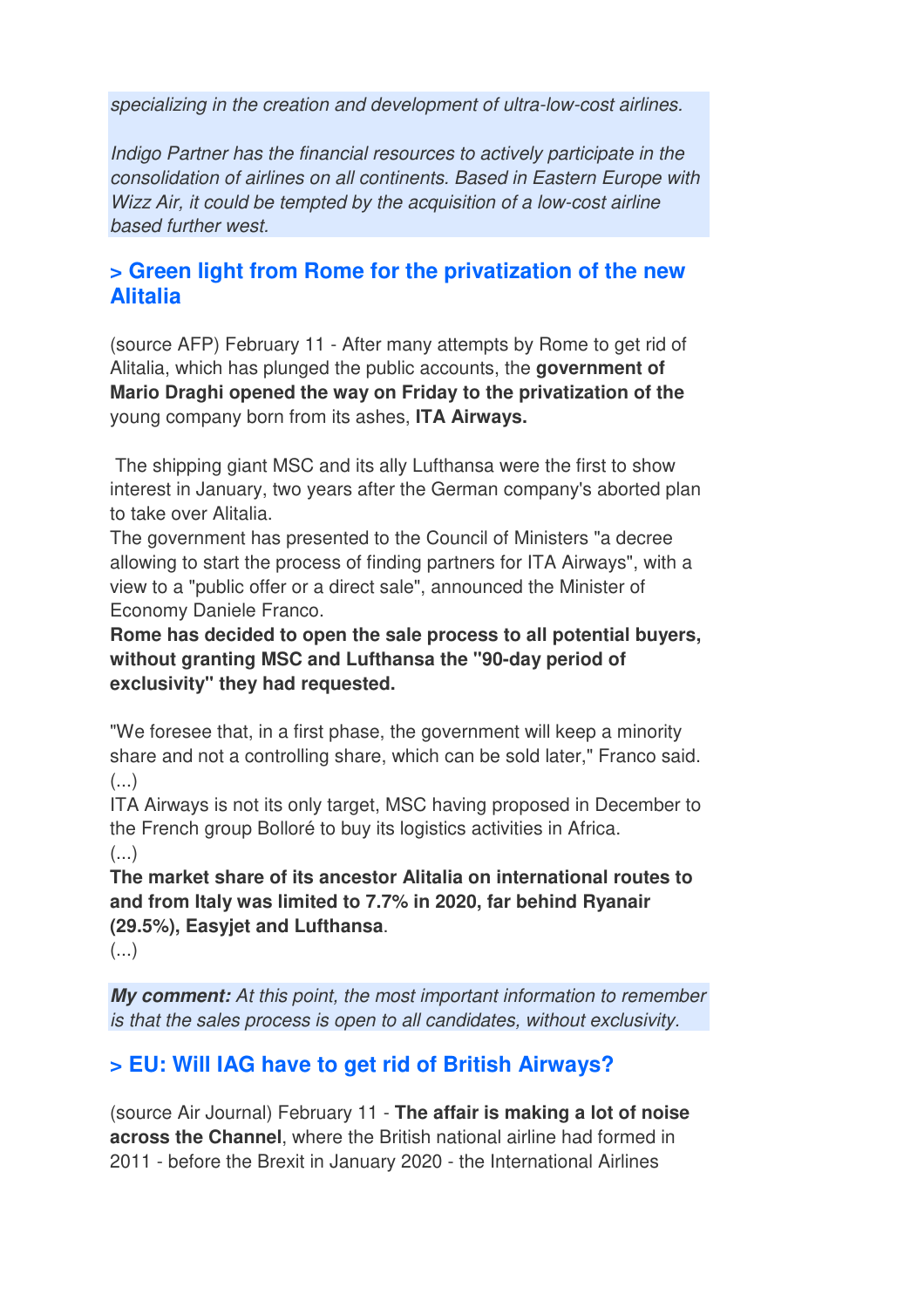Group (IAG), which now includes, alongside British Airways, the "always European" Iberia, Aer Lingus, Vueling and Level (and the Avios frequent flyer program). **After a post-Brexit suspension of discussions on who controls IAG**, officially based in Madrid, **the last twelve months have not led to any solution. The European Union stipulates that any operator must be "owned and controlled" by an EU-based company (with at least 50% of the capital); however, Qatar is now a 25.1% shareholder in IAG, which according to some would further reduce the group's European shareholding (estimated at between 30 and 40%). According** 

to an HSBC analyst interviewed in The Telegraph, **some EU member states** - including France and Germany - are **insisting that the rules be reapplied**, while others such as Spain and Ireland, as well as Hungary, are in favour of changing the rules. "National interests are omnipresent in the airline industry, which is often the seat of mercantilist politics. The commercial interest of Air France-KLM and Lufthansa would undoubtedly be supported by adding new strategic challenges to IAG," said analyst Andrew Lobbenberg.

**IAG** responded to the controversy in a statement issued by City am: stating that the group "complies with European ownership laws, as its board has a majority of independent non-executive directors from the EU," it **said that "as reported in December 2020, our European airlines' remedial action plans have been approved by national regulators in Spain and Ireland**, who have confirmed that they comply with EU ownership and control rules. They have been in place since January 1, 2021″.

One solution for IAG would be to found a new company in the EU that would take on the European operations of British Airways, and keep only the long-haul from London airports on British soil, for example. We are not there yet, but the air nationalism sometimes observed within groups (Air France v KLM for example) has not finished making news on the Old Continent as well as in the UK.

**My comment:** The shareholders of a company are generally grouped into two categories.

On the one hand, there are the long-term investors, clearly identified. For Air France-KLM, for example, these are the two French and Dutch governments, Delta Air Lines, China Eastern (and even the employees).

On the other hand, the shareholders with so-called free-floating capital. Floating capital shares regularly change ownership.

The shareholders express their views during the votes at the General Meeting. Very often, free float shareholders are not present at General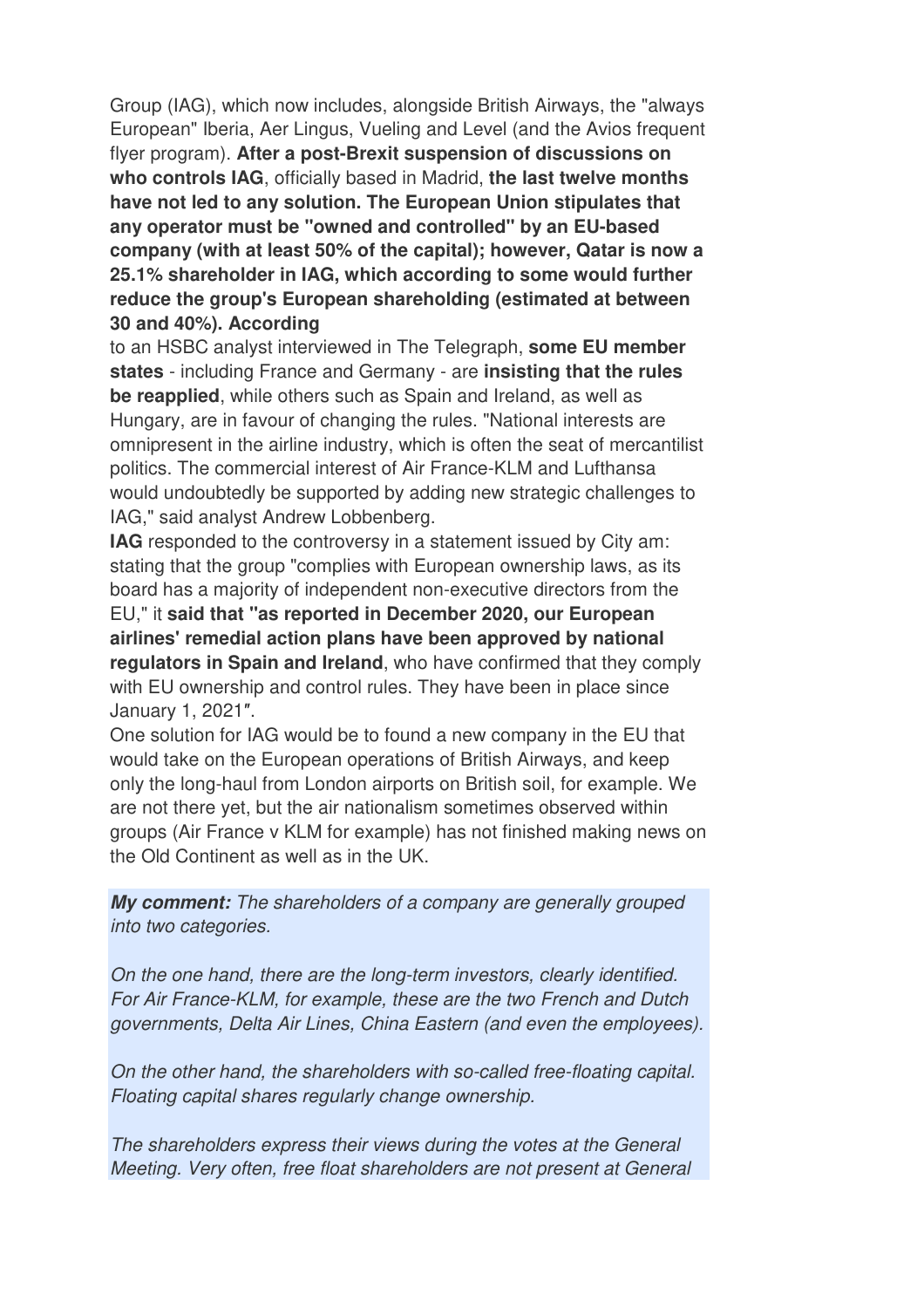Meetings, leaving the decision-making power to long-term investors.

What is the composition of IAG's shareholder base?

The latest annual report published by IAG in February 2021 stated, "Qatar Airways, a Middle Eastern airline headquartered in Doha, has been IAG's largest shareholder since 2016, holding, as of the date of this report, 25.1% of the company's share capital."

Further on, the report stated, "

The Company's significant shareholders as of December 31, 2020, calculated based on the Company's share capital as of the date of this report and excluding positions in financial instruments, are: Qatar Airways 25.14 Invesco Limited 1.327% Lansdowne Partners International Limited 1.255% Allan & Gill Gray Foundation 1.100%."

IAG must demonstrate that its shareholders resident in the European Union have more than 50% of the capital.

For the moment, there is doubt. With its 25%, Qatar Airways, which has considerable weight, is able to influence all of IAG's strategic decisions.

#### **> Volotea to double its capacity in France by 2022**

(source Air & Cosmos) Feb. 9 - **Spanish low-cost carrier Volotea has announced that it will operate a historic expansion in France during 2022** with a total of 5.5 million seats offered for sale, **up** 99% from 2021 and **54% from 2019**.

The carrier plans to open two additional bases in France.

(...)

In June 2021, Volotea had more than 1,400 employees, including 401 in France. By the end of 2022, it plans to increase its workforce to 1,600 employees. The opening of two new bases in France will reinforce this dynamic with 60 new direct jobs and approximately 300 indirect jobs.  $(\ldots)$ 

**The company has a fleet of 35 aircraft** (20 Airbus A319 and 15 Airbus A320).

 $\left( \ldots \right)$ 

**My comment:** The air traffic recovery is showing its face. The airlines are preparing to be able to gain market share.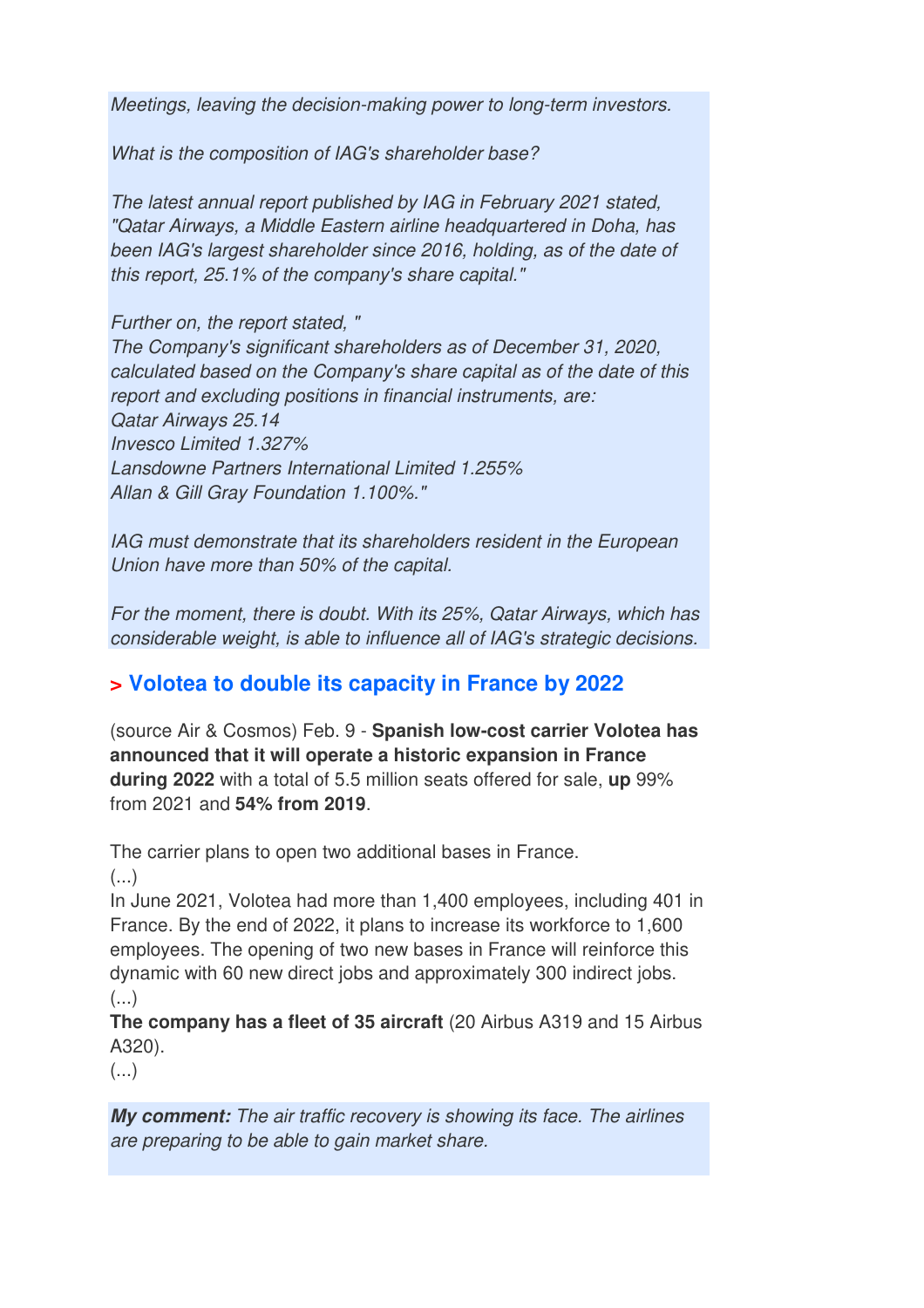But the airlines will have to have enough planes. The big winners could be the aircraft rental companies.

#### **> Hydrogen aircraft: Airbus does not rule out making its own engines**

(source Air & Cosmos) February 12 - The **president of Airbus**, Guillaume Faury, has just thrown a stone into the pond during an interview with the newspaper "Welt am Sonntag". The president of the Airbus group **said that the aircraft manufacturer could produce its own engines for its future hydrogen-powered aircraft**. "This is something we could essentially do ourselves," said Guillaume Faury. "We have the skills for that," he added, referring to a possible "change in strategy."

**Hydrogen propulsion offers so many technological breakthroughs that it could well turn the tables and upset the established positions of engine manufacturers: GE Aviation, Safran, Pratt & Whitney and Rolls-Royce**. Engine manufacturers who may seem to be dragging their feet in the face of the technological roadmap leading to hydrogen propulsion. This lack of enthusiasm is cleverly dressed up as reason: long-haul aircraft will require the use of sustainable aviation fuels for some time to come.



**My comment:** Will there ever be a commercial hydrogen aircraft?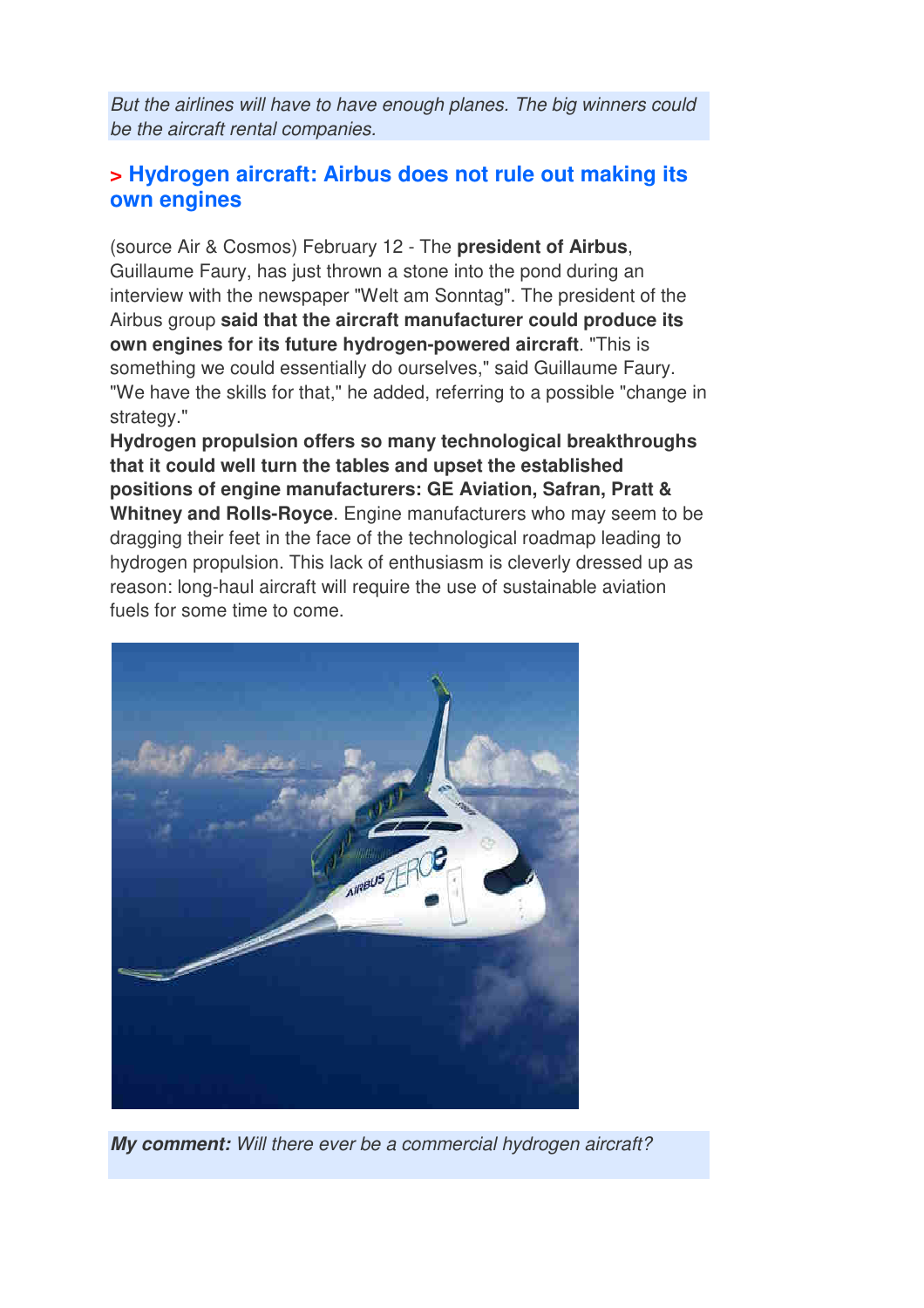Let's trust our engineers, they have met much greater technological challenges.

The real question, unanswered to date, is: when will these hydrogen aircraft be available?

### **> China cuts itself off from the world to block Omicron**

(source Les Echos) February 9 - **Air France announced the news on its Chinese Weibo account: flights AF198 Paris-Shanghai on February 17 and 24 are cancelled**. Air Canada announced the suspension of its flight AC025 Vancouver-Shanghai for the next two weeks. The same announcements were made by Russian Airlines, Turkish Airlines, Iran Mahan Airlines, China Eastern Airlines and Sichuan Airlines for flights to the Chinese cities of Guangzhou and Chengdu.

All these cancellations are the latest in a long series ordered by the Civil Aviation Administration of China (CAAC). The reason? The discovery of Covid-19 positive cases among passengers on previous flights.

**Since June 2020, the Chinese authorities have implemented a system of sanctions against airlines (Chinese or foreign) when they carry passengers detected positive for Covid-19 upon arrival** 

**in China or during their quarantine**. In this case, the carrier is sanctioned by cancelling incoming flights to China or by limiting load factors (to 40 or 50%), depending on the number of positive cases. In the case of Air France, seven passengers tested positive upon arrival in Shanghai on January 28. The sanction was immediate.

With the appearance of the Omicron variant in China, the Lunar New Year vacations (February 1) and the Beijing Olympic Games, the Chinese authorities have increased the number of sanctions under this so-called "circuit breaker"

mechanism. This recent wave of flight cancellations reduces an already considerably reduced list for incoming air traffic to China, with only 200 international flights per week, or 2% of the pre-pandemic level. Since the summer of 2020, only 6 scheduled flights are authorized by China to connect with France (3 for Air France, 3 for Chinese airlines), compared to more than 100 before the pandemic.

#### $\left( \ldots \right)$

**France is also taking similar measures against Chinese airlines, "in retaliation for the sanctions imposed on Air France, deemed incompatible with the provisions of the bilateral agreement on air services".** 

 The situation is unprecedented since the beginning of the epidemic two years ago. At the time of the emergence of the virus in Wuhan, many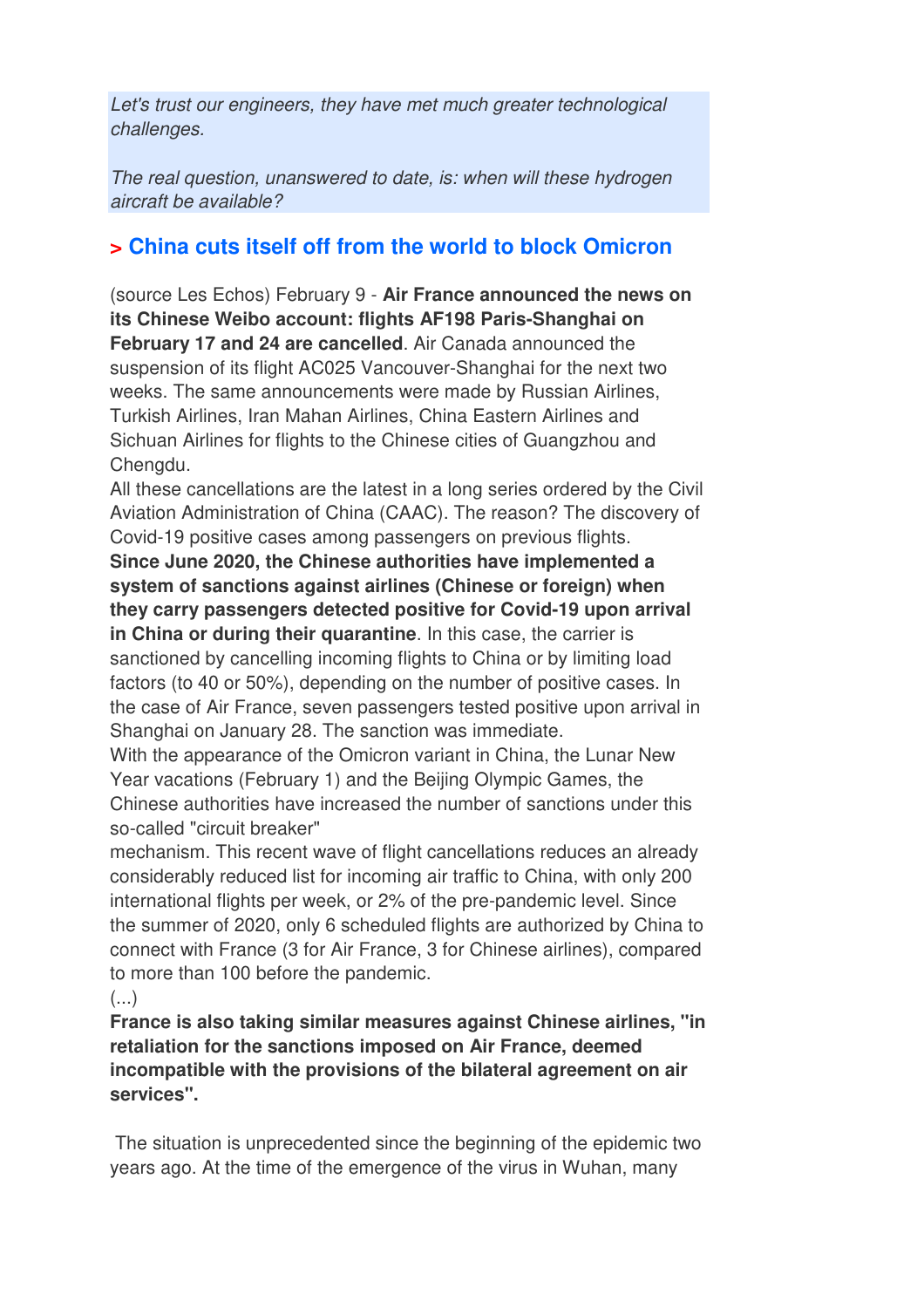companies decided to suspend their flights to China, to the great displeasure of Beijing, which strongly condemned these cancellations. Today, it is China that is postponing international flights for fear of the return of the epidemic. China, which has largely contained the epidemic on its soil, is practicing a zero-case policy and is hunting down so-called "imported" cases. **The resumption of international traffic is not expected before 2024/2025, the Chinese authorities have already announced.**

## **Stock market press review**

#### **> AIR FRANCE-KLM: The downward trend may resume**

(source Boursorama) February 7 - The MACD is negative and below its signal line. This configuration worsens the outlook on the stock. The RSI does not yet indicate an oversold condition, so **a further decline is technically possible**.

#### **> AIR FRANCE-KLM: The movement remains bullish**

(source Boursorama) February 11 - (...) We can see that **the upside potential** (...) **is not exhausted**. A correction is likely in the short term.

**My comment:** I sometimes receive requests for advice on buying or selling Air France-KLM shares.

My answer is always the same: I am not allowed to answer them, because I have access to confidential information that could influence my judgment. That would be insider trading.

The two excerpts from the above articles also illustrate the difficulty of making predictions.

The first article mentions the possibility that the share price will continue to fall

The result of the next three days: a rise of almost 10%.

The second article predicts a rise in the share price. Over the next three days, the share price fell by almost 7%.

If there was only one piece of advice to remember when buying a company's stock, it would be to only invest money that you are willing to lose.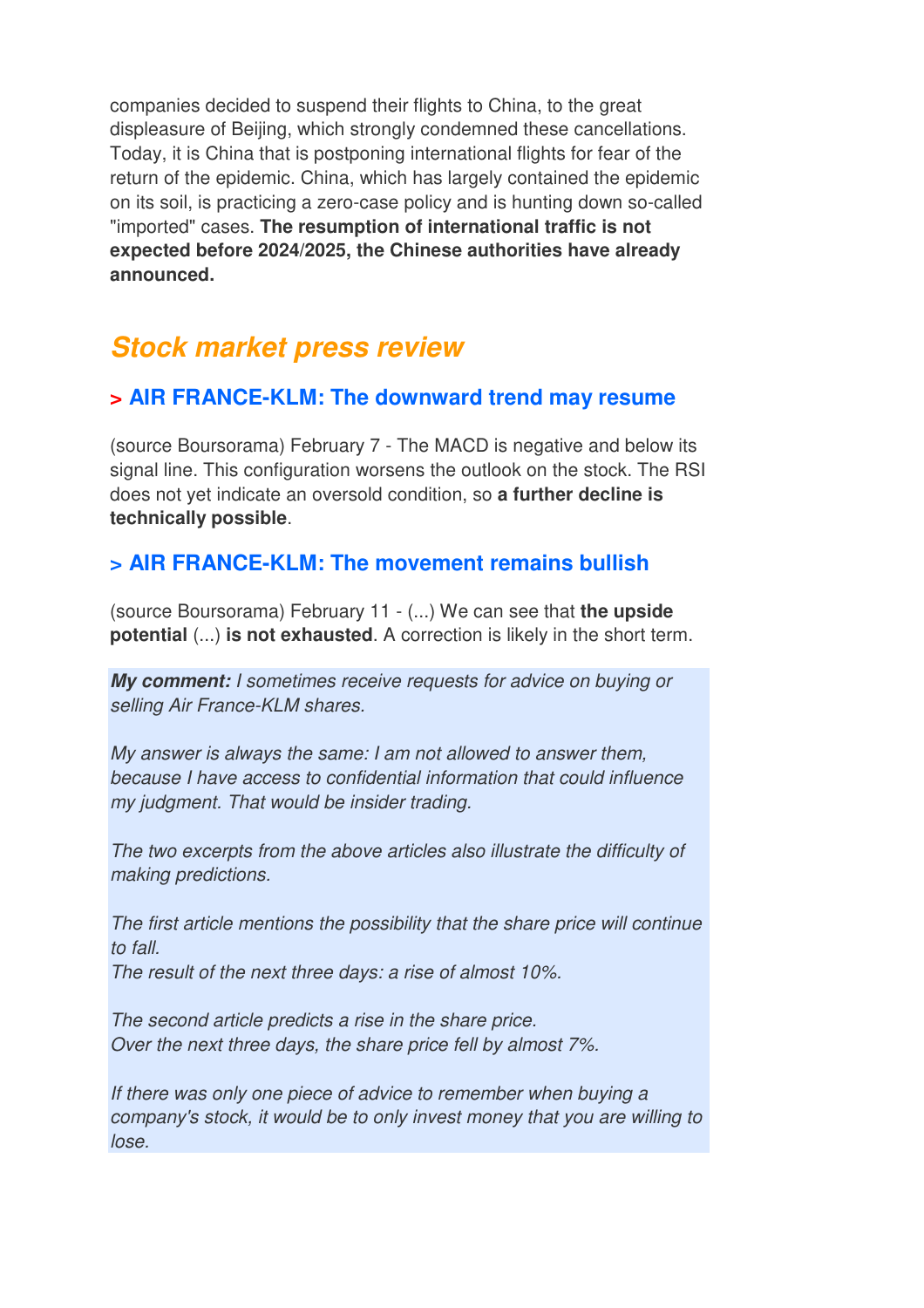## **End of the press review**

#### **> Advice for employees and former employees who are shareholders**

You will find on my navigaction site the modalities of access to the managers' sites.

To avoid forgetting to change your contact information each time you change your postal address, **I advise you to enter a personal e-mail address**. It will be used for all correspondence with the management organizations.

Keep all the documents related to your Air France-KLM shares in one place: all the letters you receive from the different managers, Natixis, Société Générale, your personal financial institution if you bought your shares through it.

#### **> My comments on the Air France-KLM share price trend**

**Air France-KLM shares** closed at **4.202 euros** on Monday 14 February. **It is up +2.41%.** 

Before the coronavirus epidemic, Air France-KLM shares were at 9.93 euros.



Evolution of the Air France-KLM share price over five years. The sharp drop corresponds to the beginning of the Covid-19 epidemic.

**The analysts' average (consensus) for AF-KLM shares is 3.46 euros**. The highest price target is 5.50 euros, the lowest 1.30 euros.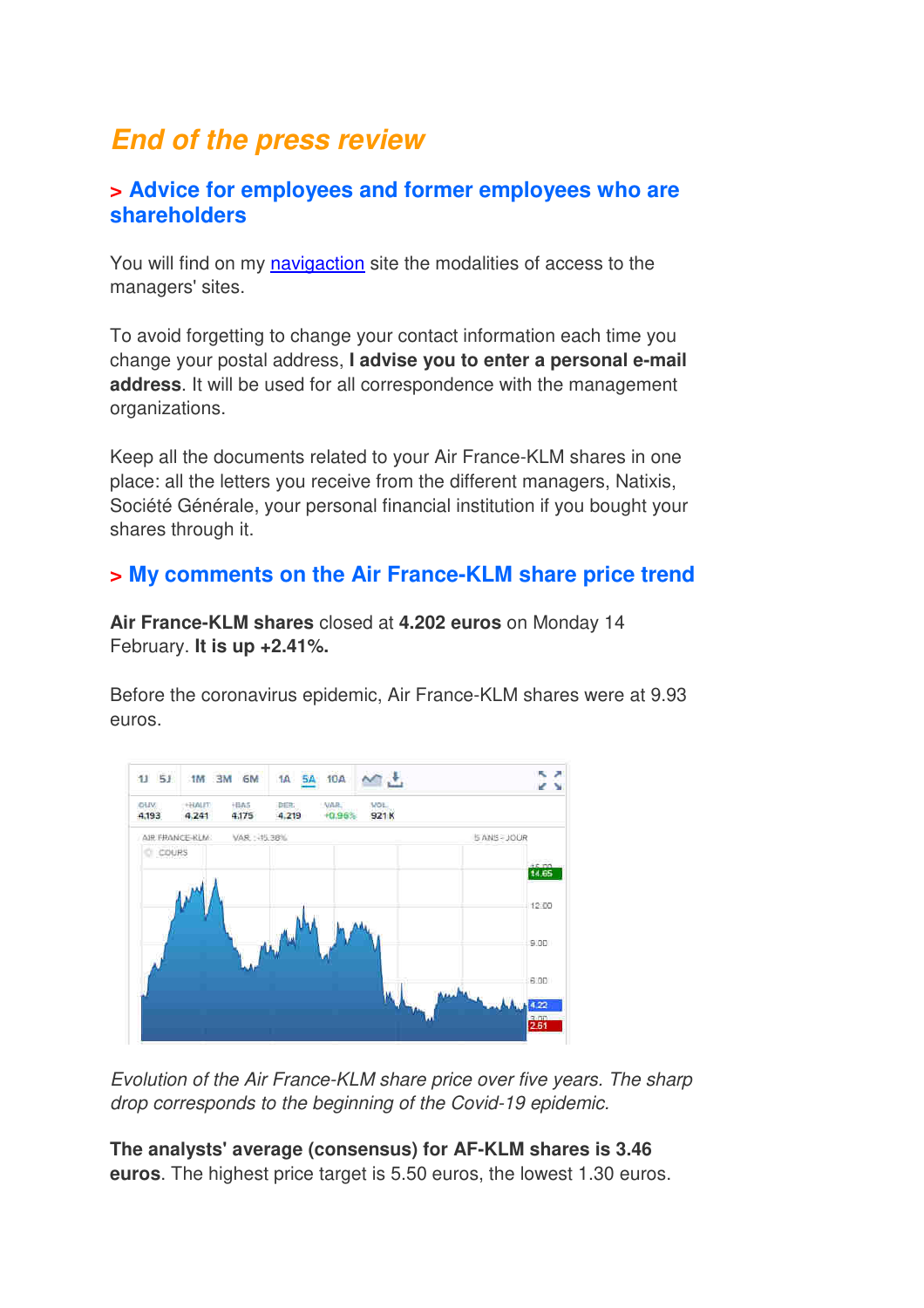You can find the details of the analyst consensus on my blog. I do not take into account the opinions of analysts prior to the beginning of the health crisis.

**Brent crude oil** (North Sea) is **up again this week by \$3 to \$96**.

At the end of October 2020, it was at a low of \$37.

**At \$86 on October 25, Brent had reached a level not seen since 2014**, supported by supply disruptions and underlying demand. **It exceeded this record again last week, with the crisis in Kazakhstan and then Ukraine explaining the rise**.



Evolution of the oil price over five years. The sharp drop corresponds to the beginning of the Covid-19 epidemic.

#### **This information is not intended to be a solicitation to buy or sell Air France-KLM shares.**

You can react to this press review or send me any information or thoughts that will help me better carry out my duties as a director of the Air France-KLM group.

### **You can ask me, by return, any question relating to the Air France-KLM group or to employee share ownership...**

See you soon.